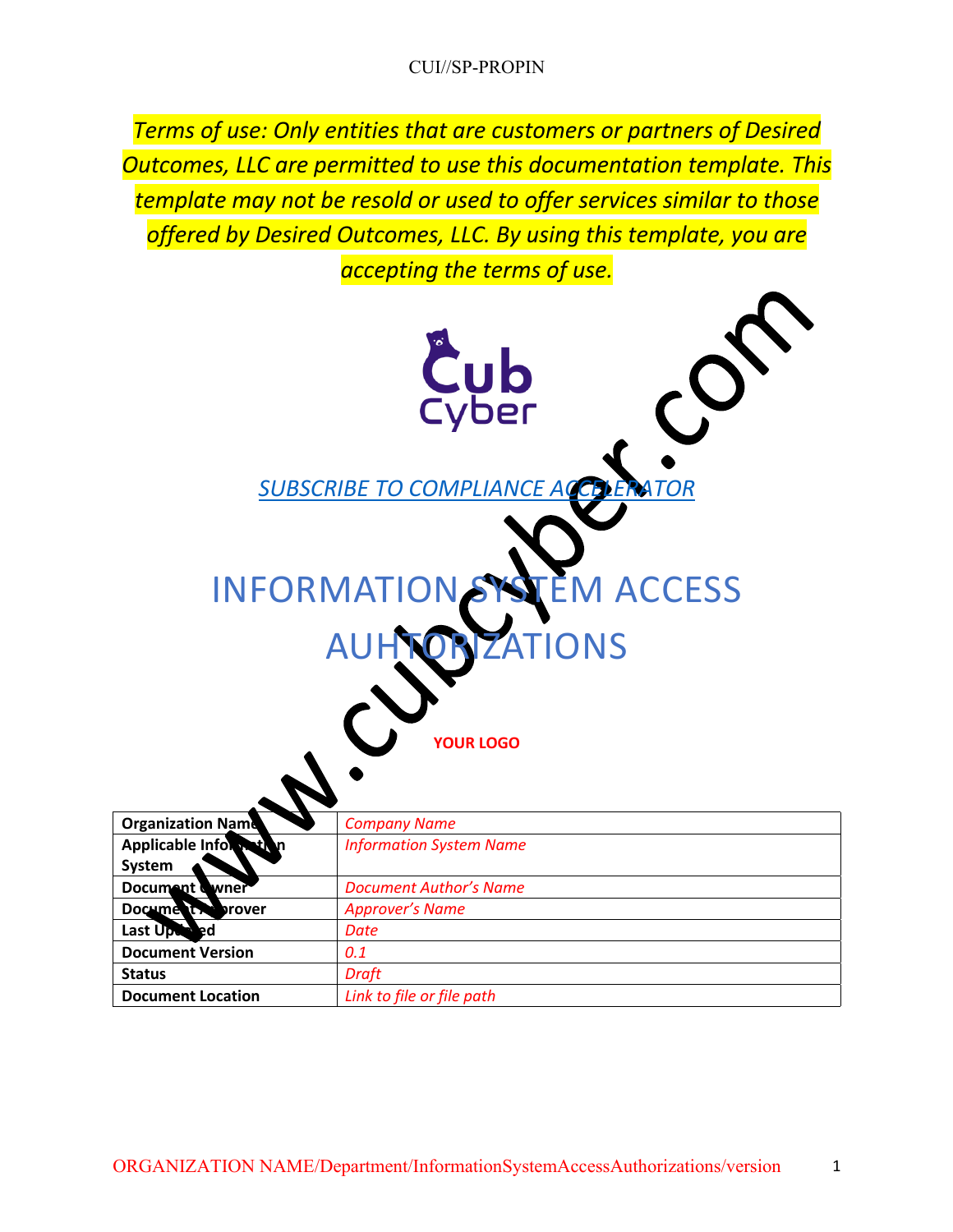# CUI//SP-PROPIN

## **TABLE OF CONTENTS**

| <b>Error! Bookmark not defined.</b>                                        |
|----------------------------------------------------------------------------|
| <b>Error! Bookmark not defined.</b><br><b>Error! Bookmark not defined.</b> |

# **INTRODUCTION**

#### PURPOSE

This document seeks to list logical and physical access authorizations to the information system, privileged functions and uses, separation of duties for common privileged functions, and the personnel who are authorized to  $a^{\bullet}$ 

W

#### SCOPE

This document has been developed for ORGANIZATION NAME's information system.

# **INFORMATION SYSTEM ACCESS AUTHORIZATIONS**

| Personnel with logical and or physical Access Authorizations |  |  |  |  |
|--------------------------------------------------------------|--|--|--|--|
|                                                              |  |  |  |  |

| <b>Full Name</b> | Organization    | <b>Logical Access</b><br>Allowed? | Level of<br><b>Privilege</b> | <b>Physical Access</b><br>Allowed?  | <b>Authorized</b><br>to Access<br>CUI? |
|------------------|-----------------|-----------------------------------|------------------------------|-------------------------------------|----------------------------------------|
| John Doe         | Company<br>Name | Yes or No                         | Privileged<br>or             | Yes, and to which<br>location or No | Yes, or No                             |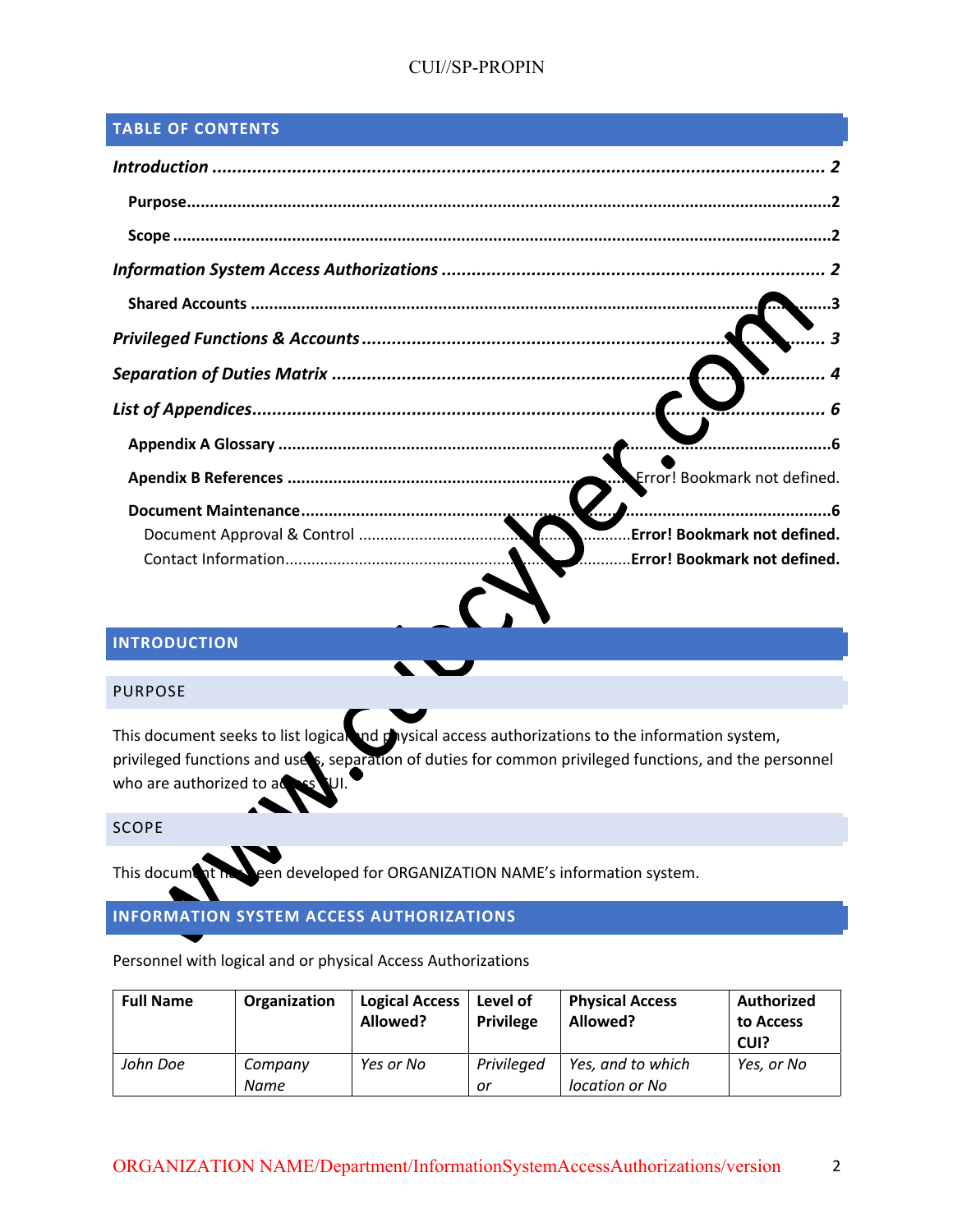|  | Standard<br>User |  |
|--|------------------|--|
|  |                  |  |
|  |                  |  |
|  |                  |  |
|  |                  |  |
|  |                  |  |
|  |                  |  |

#### SHARED ACCOUNTS

SHARED ACCOUNTS<br>Shared accounts are any resource that uses a single pair of credentials to authenticate multiple users.

| <b>Shared Account Name</b> | <b>Persons Authorized to</b><br><b>Use the Account</b> | What is the accoupt<br>used for?        | Permissions and<br><b>Orivileges assigned to</b><br>the account |
|----------------------------|--------------------------------------------------------|-----------------------------------------|-----------------------------------------------------------------|
| e.g., BackupService        | e.g., John Doe                                         | e.g., Running $t$ $e$<br>up <i>vice</i> | e.g., Local admin on<br>the backup service                      |
|                            |                                                        |                                         |                                                                 |
|                            |                                                        |                                         |                                                                 |

 $\begin{array}{ccc} \bullet & \bullet \end{array}$ 

## **PRIVILEGED FUNCTIONS & ACCOUNTS**

Privileged functions typically involve the control, monitoring, or administration of the system and its security measures. Privileged functions include establishing system accounts, performing system integrity checks, conducting patching  $\alpha$  erations, or administering cryptographic key management activities.

| <b>Personnel Authorized to Perform Privileged Functions</b> |            |          |  |  |  |  |
|-------------------------------------------------------------|------------|----------|--|--|--|--|
| <b>Privileged Function</b>                                  | Jane Smith | John Doe |  |  |  |  |
| Creating and manage<br>vuser                                |            |          |  |  |  |  |
| accounts                                                    |            |          |  |  |  |  |
| <b>t</b> ches<br><b>Deploy</b><br>×Ωδ                       |            |          |  |  |  |  |
| Installing conceare                                         |            |          |  |  |  |  |
| Modifying vstem configuration                               |            |          |  |  |  |  |
| settings                                                    |            |          |  |  |  |  |
| Creating and deploying backups                              |            |          |  |  |  |  |
| Performing security scans and                               |            |          |  |  |  |  |
| network traffic analysis                                    |            |          |  |  |  |  |
| Managing cryptographic keys (e.g.,                          |            |          |  |  |  |  |
| SSH keys, digital certificates)                             |            |          |  |  |  |  |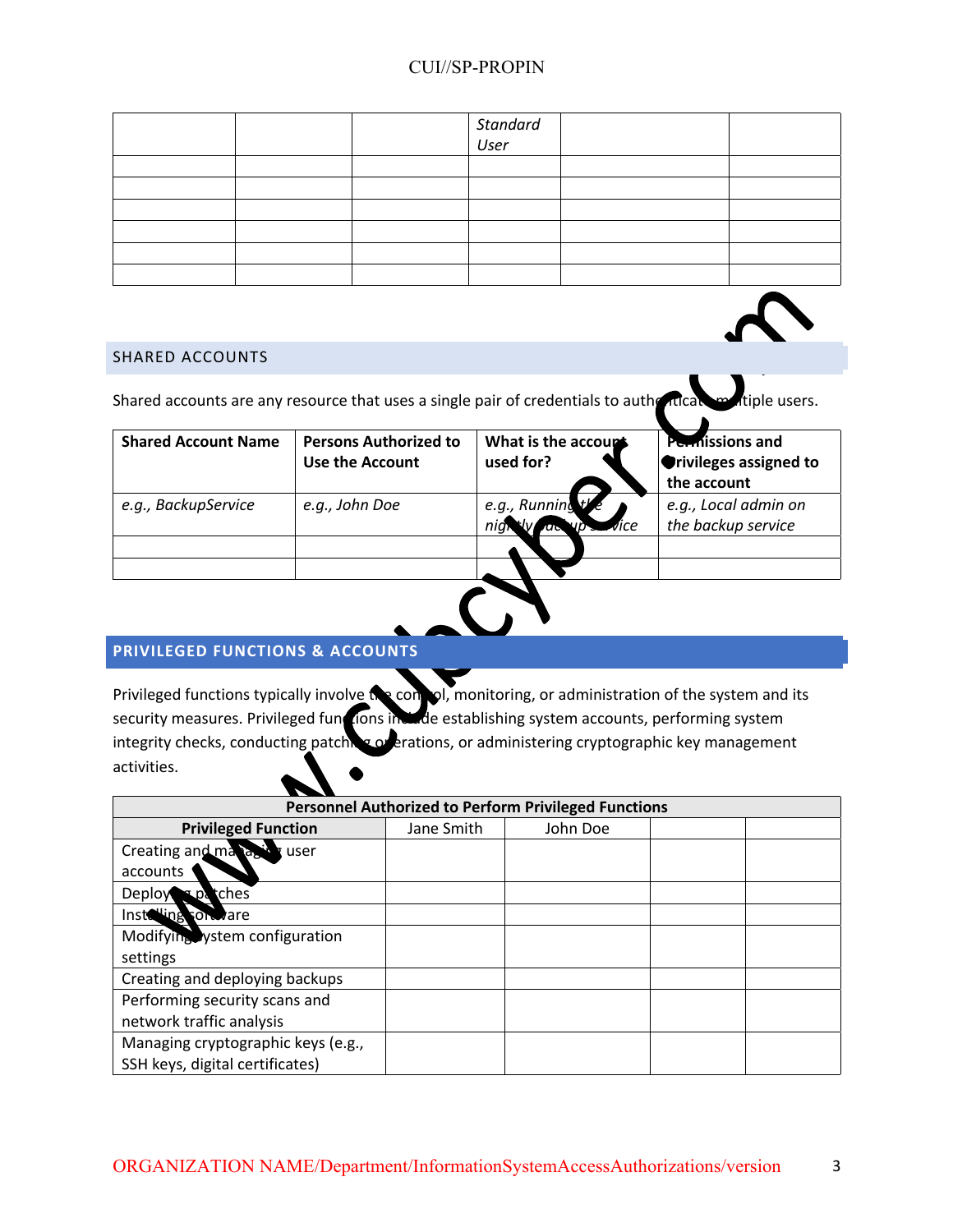| <b>Privileged Accounts</b> |                      |                                |  |  |  |
|----------------------------|----------------------|--------------------------------|--|--|--|
| <b>Account Name</b>        | <b>Account Owner</b> | <b>Purpose of the account</b>  |  |  |  |
| e.g., JDoeAdmin            | e.g., John Doe       | e.g., Office 365 admin account |  |  |  |
|                            |                      |                                |  |  |  |
|                            |                      |                                |  |  |  |
|                            |                      |                                |  |  |  |
|                            |                      |                                |  |  |  |
|                            |                      |                                |  |  |  |

# **SEPARATION OF DUTIES MATRIX**

| <b>SEPARATION OF DUTIES MATRIX</b>                     |                 |                                    |  |
|--------------------------------------------------------|-----------------|------------------------------------|--|
| Enter an X into the cells in the table to assign tasks |                 |                                    |  |
|                                                        |                 | <b>Duty: User Account Creation</b> |  |
| <b>Task</b>                                            | <b>John Doe</b> | <b>Jane Smith</b>                  |  |
| <b>Request User</b>                                    |                 |                                    |  |
| <b>Account Creation</b>                                |                 |                                    |  |
| Create the user                                        |                 |                                    |  |
| account                                                |                 |                                    |  |
| Provide the user                                       |                 |                                    |  |
| with the account                                       |                 |                                    |  |
| credentials                                            |                 |                                    |  |
|                                                        |                 |                                    |  |

|                                                              | <b>Duty: Account Permission Change</b> |                   |  |  |  |  |
|--------------------------------------------------------------|----------------------------------------|-------------------|--|--|--|--|
| <b>Task</b>                                                  | John<br>Doe                            | <b>Jane Smith</b> |  |  |  |  |
| Approve/Disapprove<br>of Permission<br><b>Change Request</b> |                                        |                   |  |  |  |  |
| Change account<br>permissions                                |                                        |                   |  |  |  |  |
|                                                              |                                        |                   |  |  |  |  |

| <b>Duty: Software Approval</b> |          |                   |  |  |  |
|--------------------------------|----------|-------------------|--|--|--|
| <b>Task</b>                    | John Doe | <b>Jane Smith</b> |  |  |  |
| <b>Review Sortware</b>         |          |                   |  |  |  |
| <b>Request</b>                 |          |                   |  |  |  |
| <b>Install Software</b>        |          |                   |  |  |  |
| for User                       |          |                   |  |  |  |

| <b>Duty: Configuration Change/Maintenance Performance</b> |          |            |  |  |  |
|-----------------------------------------------------------|----------|------------|--|--|--|
| Task                                                      | John Doe | Jane Smith |  |  |  |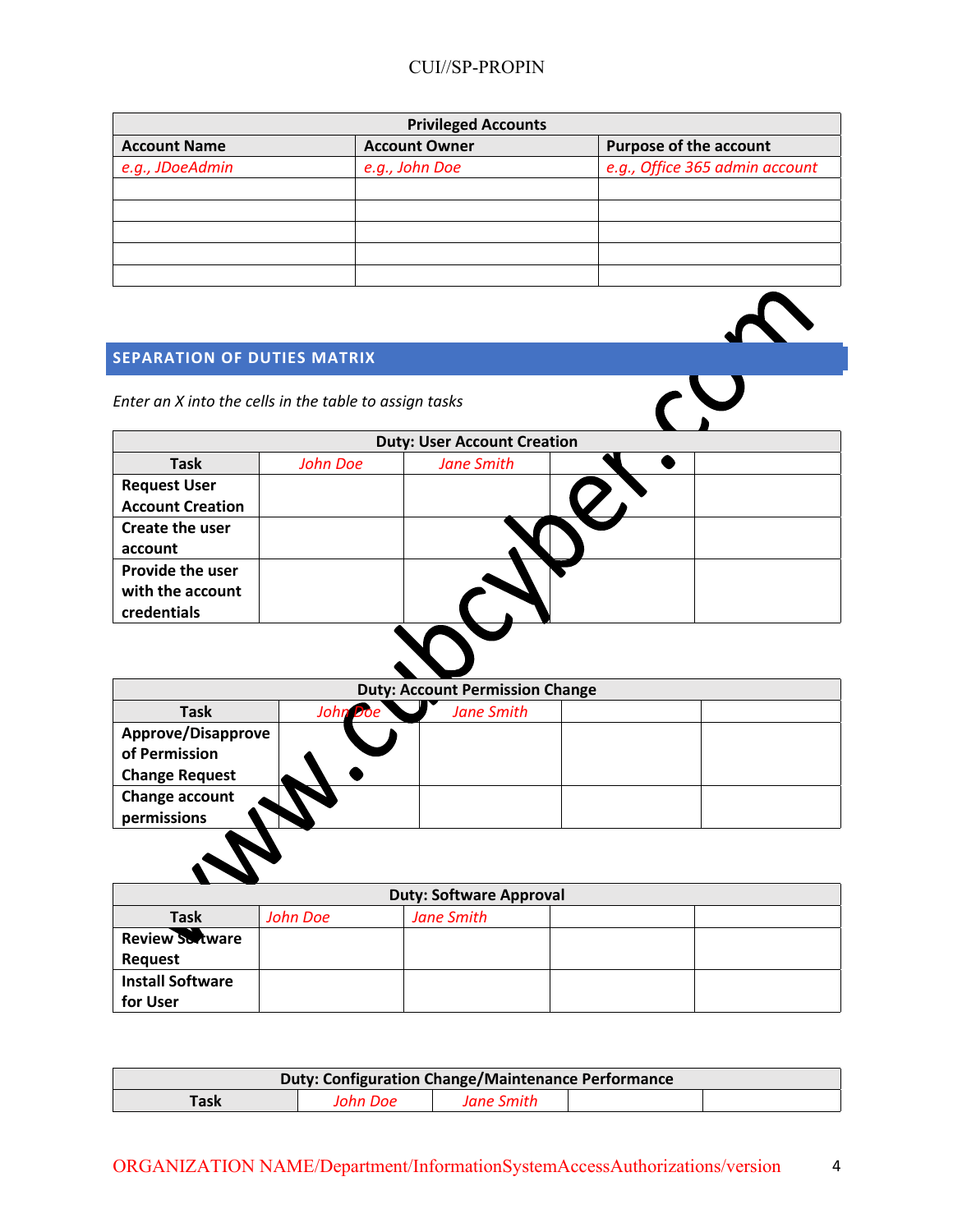| Complete<br>configuration change<br>process (see<br>configuration<br>management plan) |  |  |
|---------------------------------------------------------------------------------------|--|--|
| <b>Approve/Disapprove of</b>                                                          |  |  |
| Permission                                                                            |  |  |
| <b>Change/Maintenance</b>                                                             |  |  |
| <b>Request</b>                                                                        |  |  |
| Implement                                                                             |  |  |
| change/perform                                                                        |  |  |
| maintenance                                                                           |  |  |
|                                                                                       |  |  |

| <b>Duty: Audit Log Management</b> |                               |  |  |  |  |  |
|-----------------------------------|-------------------------------|--|--|--|--|--|
| <b>Task</b>                       | <b>Jane Smith</b><br>John Doe |  |  |  |  |  |
| <b>Review Audit Logs</b>          |                               |  |  |  |  |  |
| Administer/Maintain               |                               |  |  |  |  |  |
| <b>Audit Logging Tools</b>        |                               |  |  |  |  |  |
|                                   |                               |  |  |  |  |  |

| <b>Duty: Backup and Recovery</b>            |  |  |  |  |  |  |
|---------------------------------------------|--|--|--|--|--|--|
| ane Smith<br><b>Task</b><br><b>John Doe</b> |  |  |  |  |  |  |
| Administer/Maintain<br><b>Backup Tools</b>  |  |  |  |  |  |  |
| <b>Perform Backups</b>                      |  |  |  |  |  |  |
| <b>Approve System</b><br><b>Recoveries</b>  |  |  |  |  |  |  |
|                                             |  |  |  |  |  |  |

| <b>Duty: Incident Response</b> |          |                   |  |  |  |
|--------------------------------|----------|-------------------|--|--|--|
| <b>Task</b>                    | John Doe | <b>Jane Smith</b> |  |  |  |
| Respond to                     |          |                   |  |  |  |
| Security Alerts                |          |                   |  |  |  |
| Contair Inc. lent              |          |                   |  |  |  |
| Incident Peer very             |          |                   |  |  |  |
| Create in Nent                 |          |                   |  |  |  |
| reports                        |          |                   |  |  |  |
| <b>Report Incidents</b>        |          |                   |  |  |  |
| to Stakeholders                |          |                   |  |  |  |

| <b>Duty: IT or Security Policy Change</b> |  |  |  |  |  |
|-------------------------------------------|--|--|--|--|--|
| Task                                      |  |  |  |  |  |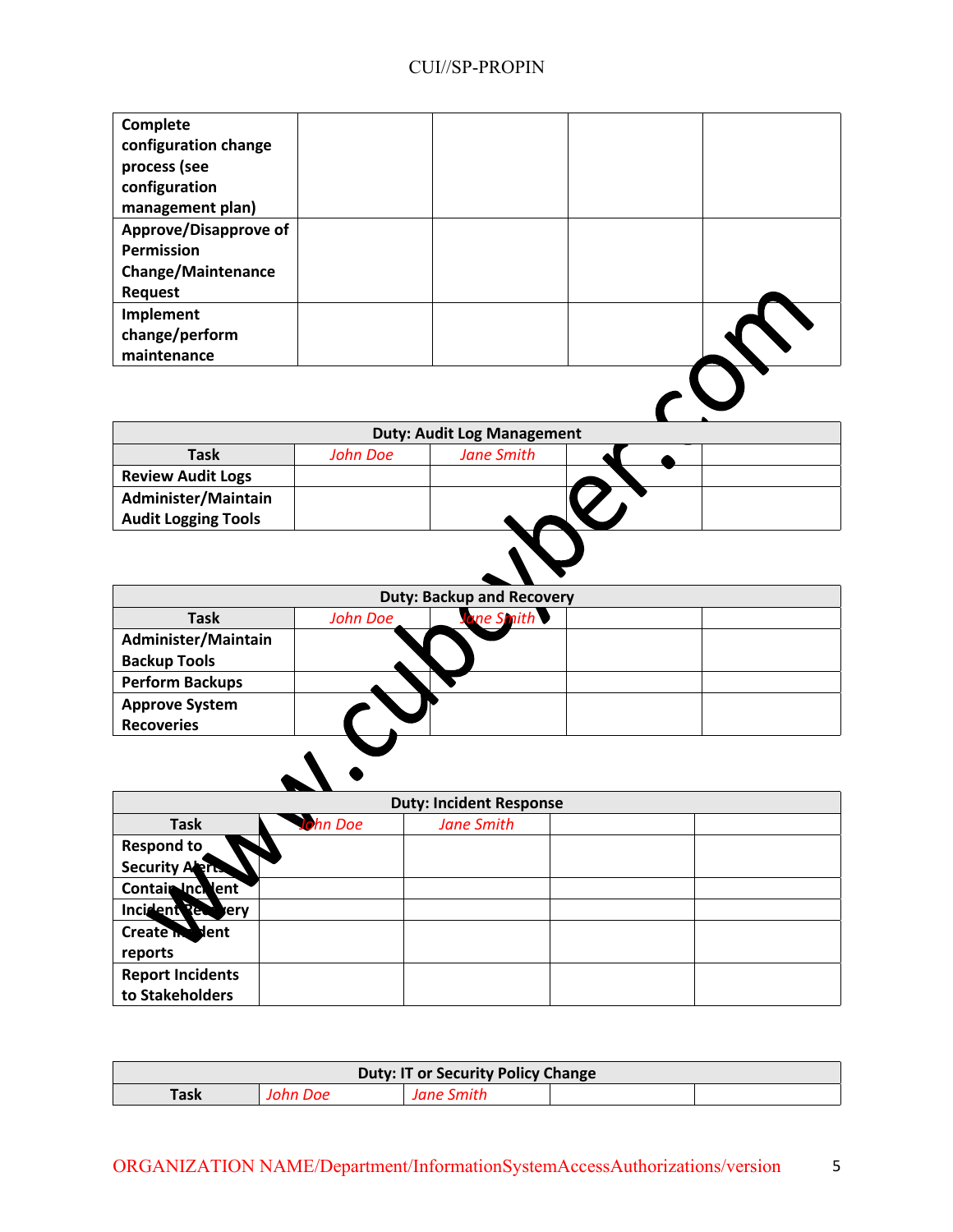| <b>Review proposed</b> |  |  |
|------------------------|--|--|
| change                 |  |  |
| Approve                |  |  |
| proposed change        |  |  |

### **LIST OF APPENDICES**

#### APPENDIX A GLOSSARY

Access control: The process of granting or denying specific requests to: 1) obtain and as information and related information processing services; and 2) enter specific physical facilities  $\bullet$  g., federal buildings, military establishments, border crossing entrances).

Separation of duties: the principle that no user should be given enough privileges to misuse the system on their own.

Privileged user: A user that is authorized (and therefore, trusted) to perform security-relevant functions that ordinary users are not authorized to perform.

User: Any appropriately cleared individual with a requirement to access an information system (IS) for performing or assisting in a lawful purpose.

Standard User Account: A user account with limited privileges that will be used for general tasks such as reading email and surfing the Web.

Privileged account: An information ystem a count with approved authorizations of a privileged user.

## DOCUMENT MAINTENANCE

This document is to be reviewed annually by relevant personnel and updated as required. Changes to the document are to be recorded, versioned, and approved prior to release.

# DOCUMENT APPROVAL & CONTROL

This documents is to be approved by a person from executive management and maintained by the document wner.

| <b>Document Approval</b> |                |          |                          |                       |  |
|--------------------------|----------------|----------|--------------------------|-----------------------|--|
| <b>Release Date</b>      | <b>Version</b> | Approver | <b>Title of Approver</b> | <b>Document Owner</b> |  |
|                          | 1.0            |          |                          |                       |  |
|                          |                |          |                          |                       |  |
|                          |                |          |                          |                       |  |
|                          |                |          |                          |                       |  |